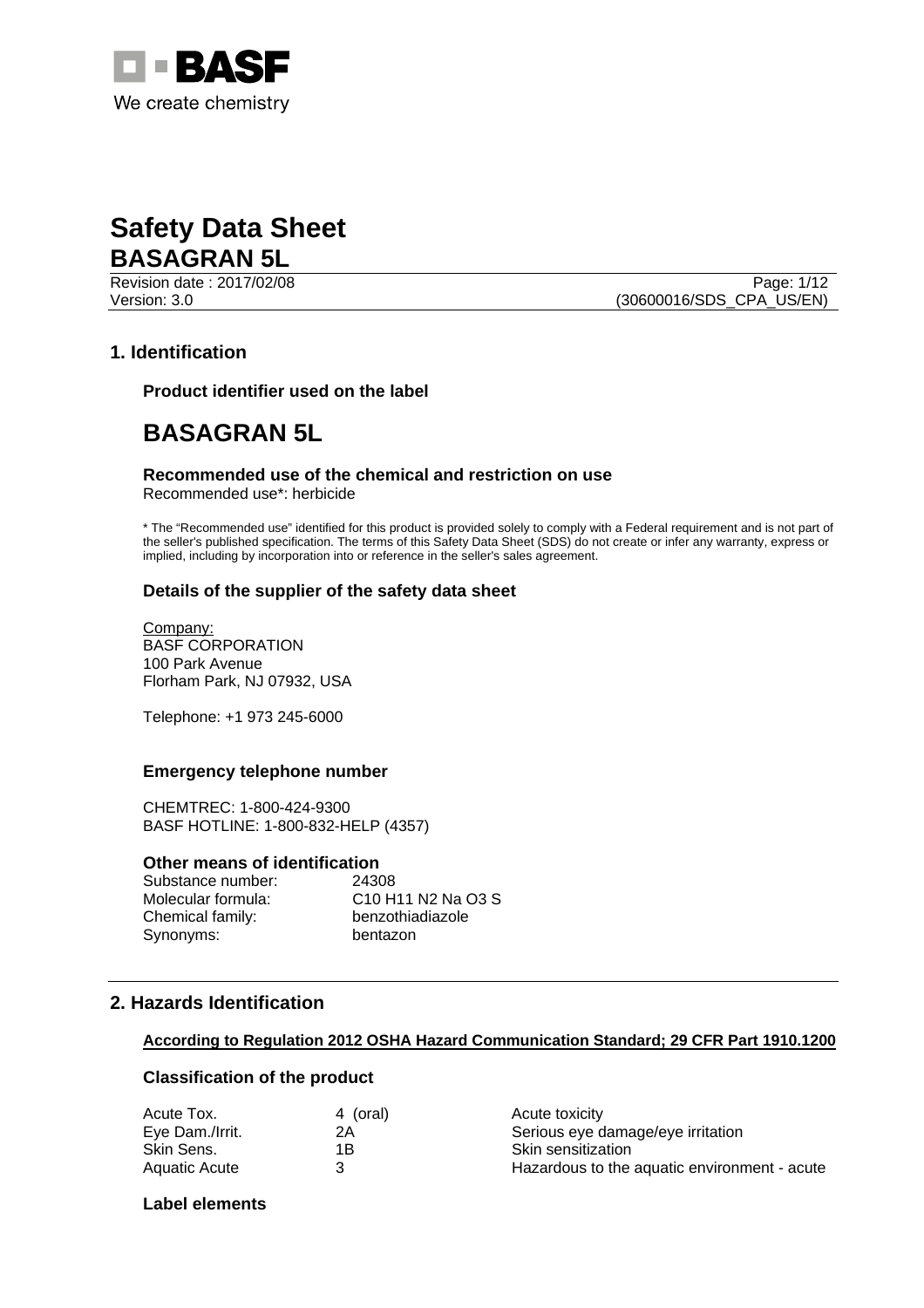Revision date : 2017/02/08 Page: 2/12

Version: 3.0 **(30600016/SDS\_CPA\_US/EN)** 

Pictogram: Signal Word: Warning Hazard Statement: H319 Causes serious eye irritation. H<sub>302</sub> Harmful if swallowed.<br>H<sub>317</sub> H<sub>317</sub> H<sub>317</sub> May cause an allergic H317 May cause an allergic skin reaction.<br>H402 Harmful to aquatic life. Harmful to aquatic life. Precautionary Statements (Prevention): P280 Wear protective gloves and eye/face protection. P261 Avoid breathing dust/fume/gas/mist/vapours/spray. P273 Avoid release to the environment. P272 Contaminated work clothing should not be allowed out of the workplace. P270 Do not eat, drink or smoke when using this product. P264 Wash with plenty of water and soap thoroughly after handling. Precautionary Statements (Response): P305 + P351 + P338 IF IN EYES: Rinse cautiously with water for several minutes. Remove contact lenses, if present and easy to do. Continue rinsing. P303 + P352 IF ON SKIN (or hair): Wash with plenty of soap and water. P333 + P311 If skin irritation or rash occurs: Call a POISON CENTER or doctor/physician. P301 + P312 IF SWALLOWED: Call a POISON CENTER or doctor/physician if you feel unwell. P330 Rinse mouth. P362 + P364 Take off contaminated clothing and wash it before reuse.<br>P337 + P311 If eve irritation persists: Call a POISON CENTER or doctor If eye irritation persists: Call a POISON CENTER or doctor/physician. Precautionary Statements (Disposal): P501 Dispose of contents/container to hazardous or special waste collection point.

### **According to Regulation 1994 OSHA Hazard Communication Standard; 29 CFR Part 1910.1200**

### **Emergency overview**

DANGER: Corrosive to eyes. HARMFUL IF SWALLOWED. HARMFUL IF ABSORBED THROUGH SKIN. MAY CAUSE ALLERGIC SKIN REACTION. KEEP OUT OF REACH OF CHILDREN. KEEP OUT OF REACH OF DOMESTIC ANIMALS. Avoid contact with the skin, eyes and clothing.

# **3. Composition / Information on Ingredients**

**According to Regulation 2012 OSHA Hazard Communication Standard; 29 CFR Part 1910.1200**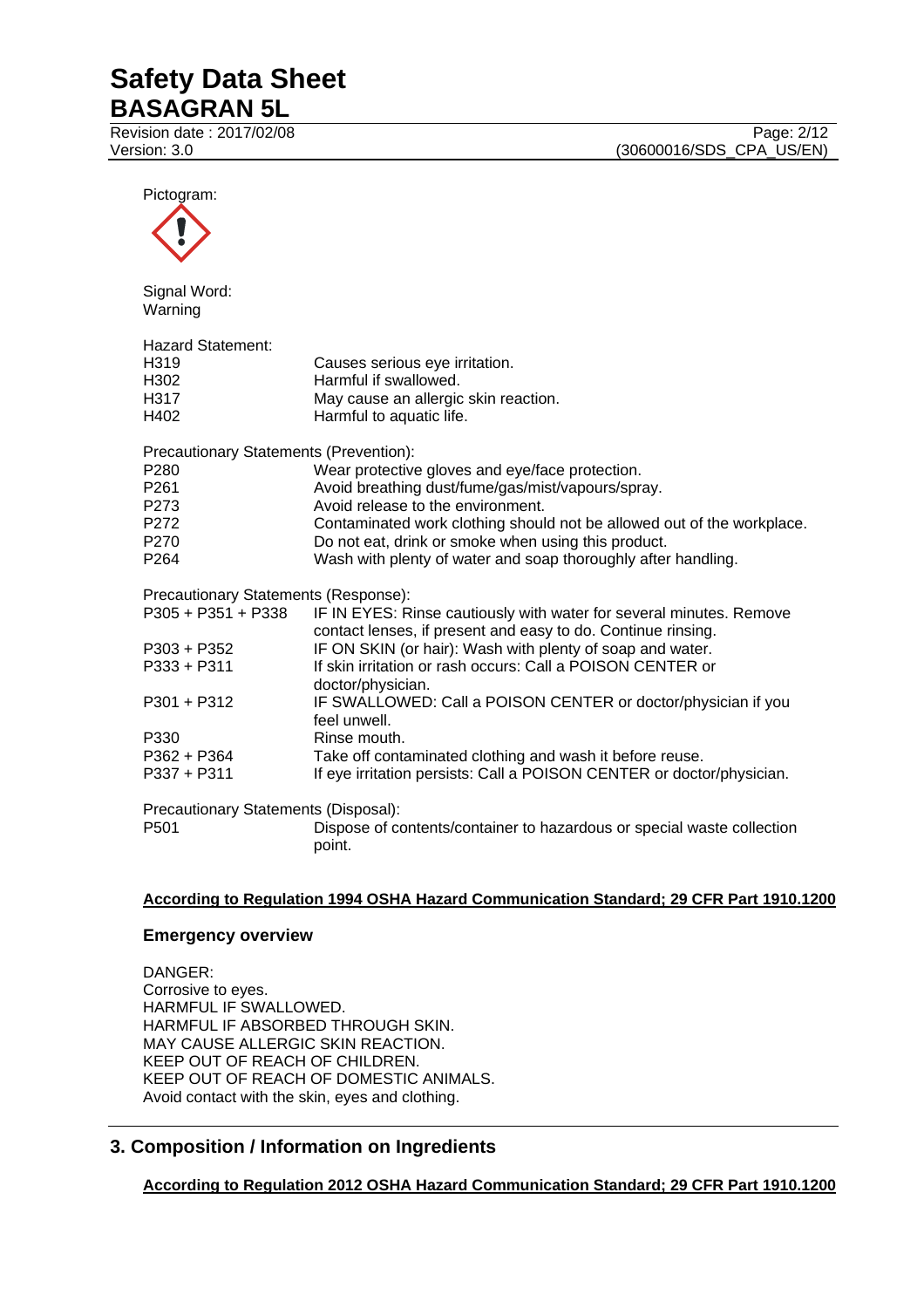| Revision date: 2017/02/08 |          | Page: 3/12                                                                             |
|---------------------------|----------|----------------------------------------------------------------------------------------|
| Version: 3.0              |          | (30600016/SDS CPA US/EN)                                                               |
| <b>CAS Number</b>         | Weight % | <b>Chemical name</b>                                                                   |
| 50723-80-3                | 55.9%    | bentazon                                                                               |
|                           |          | According to Regulation 1994 OSHA Hazard Communication Standard; 29 CFR Part 1910.1200 |
| <b>CAS Number</b>         | Weight % | <b>Chemical name</b>                                                                   |
| 50723-80-3                | 55.9%    | bentazon                                                                               |
|                           | 44.1 %   | Proprietary ingredients                                                                |

# **4. First-Aid Measures**

### **Description of first aid measures**

### **General advice:**

Remove contaminated clothing.

#### **If inhaled:**

Keep patient calm, remove to fresh air, seek medical attention.

#### **If on skin:**

Wash thoroughly with soap and water.

#### **If in eyes:**

Wash affected eyes for at least 15 minutes under running water with eyelids held open, consult an eye specialist.

#### **If swallowed:**

Immediately rinse mouth and then drink 200-300 ml of water, seek medical attention.

# **Most important symptoms and effects, both acute and delayed**

Symptoms: The most important known symptoms and effects are described in the labelling (see section 2) and/or in section 11., Further important symptoms and effects are so far not known.

### **Indication of any immediate medical attention and special treatment needed**

Note to physician

Treatment: Treat according to symptoms (decontamination, vital functions), no known specific antidote.

# **5. Fire-Fighting Measures**

# **Extinguishing media**

Suitable extinguishing media: water spray, foam, dry powder, carbon dioxide

### **Special hazards arising from the substance or mixture**

Hazards during fire-fighting: carbon monoxide, carbon dioxide, Hydrocarbons, sulfur oxides, nitrogen oxides If product is heated above decomposition temperature, toxic vapours will be released.

# **Advice for fire-fighters**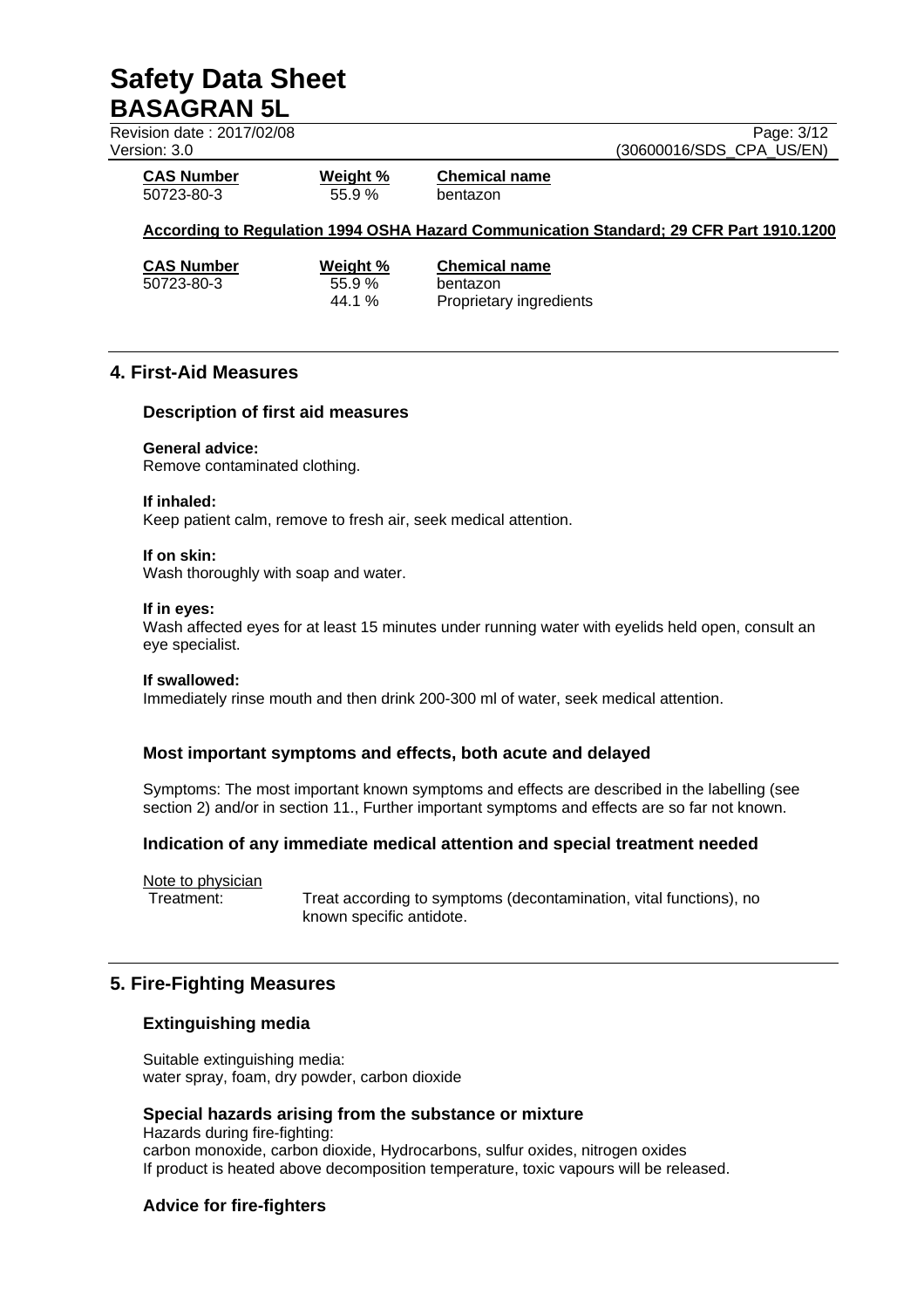Revision date : 2017/02/08 Page: 4/12

Version: 3.0 **(30600016/SDS\_CPA\_US/EN)** 

Protective equipment for fire-fighting:

Firefighters should be equipped with self-contained breathing apparatus and turn-out gear.

#### **Further information:**

Evacuate area of all unnecessary personnel. Contain contaminated water/firefighting water. Do not allow to enter drains or waterways.

# **6. Accidental release measures**

### **Personal precautions, protective equipment and emergency procedures**

Take appropriate protective measures. Clear area. Shut off source of leak only under safe conditions. Extinguish sources of ignition nearby and downwind. Ensure adequate ventilation. Wear suitable personal protective clothing and equipment.

#### **Environmental precautions**

Do not discharge into the subsoil/soil. Do not discharge into drains/surface waters/groundwater. Contain contaminated water/firefighting water.

### **Methods and material for containment and cleaning up**

Dike spillage. Pick up with suitable absorbent material. Place into suitable containers for reuse or disposal in a licensed facility. Spilled substance/product should be recovered and applied according to label rates whenever possible. If application of spilled substance/product is not possible, then spills should be contained, solidified, and placed in suitable containers for disposal. After decontamination, spill area can be washed with water. Collect wash water for approved disposal.

# **7. Handling and Storage**

### **Precautions for safe handling**

RECOMMENDATIONS ARE FOR MANUFACTURING, COMMERCIAL BLENDING, AND PACKAGING WORKERS. PESTICIDE APPLICATORS & WORKERS must refer to the Product Label and Directions for Use attached to the product for Agricultural Use Requirements in accordance with the EPA Worker Protection Standard 40 CFR part 170. Ensure adequate ventilation. Provide good ventilation of working area (local exhaust ventilation if necessary). Keep away from sources of ignition - No smoking. Keep container tightly sealed. Protect contents from the effects of light. Protect against heat. Protect from air. Handle and open container with care. Do not open until ready to use. Once container is opened, content should be used as soon as possible. Avoid aerosol formation. Avoid dust formation. Provide means for controlling leaks and spills. Do not return residues to the storage containers. Follow label warnings even after container is emptied. The substance/ product may be handled only by appropriately trained personnel. Avoid all direct contact with the substance/product. Avoid contact with the skin, eyes and clothing. Avoid inhalation of dusts/mists/vapours. Wear suitable personal protective clothing and equipment.

#### Protection against fire and explosion:

The relevant fire protection measures should be noted. Fire extinguishers should be kept handy. Avoid all sources of ignition: heat, sparks, open flame. Sources of ignition should be kept well clear. Avoid extreme heat. Keep away from oxidizable substances. Electrical equipment should conform to national electric code. Ground all transfer equipment properly to prevent electrostatic discharge. Electrostatic discharge may cause ignition.

### **Conditions for safe storage, including any incompatibilities**

Segregate from incompatible substances. Segregate from foods and animal feeds. Segregate from textiles and similar materials.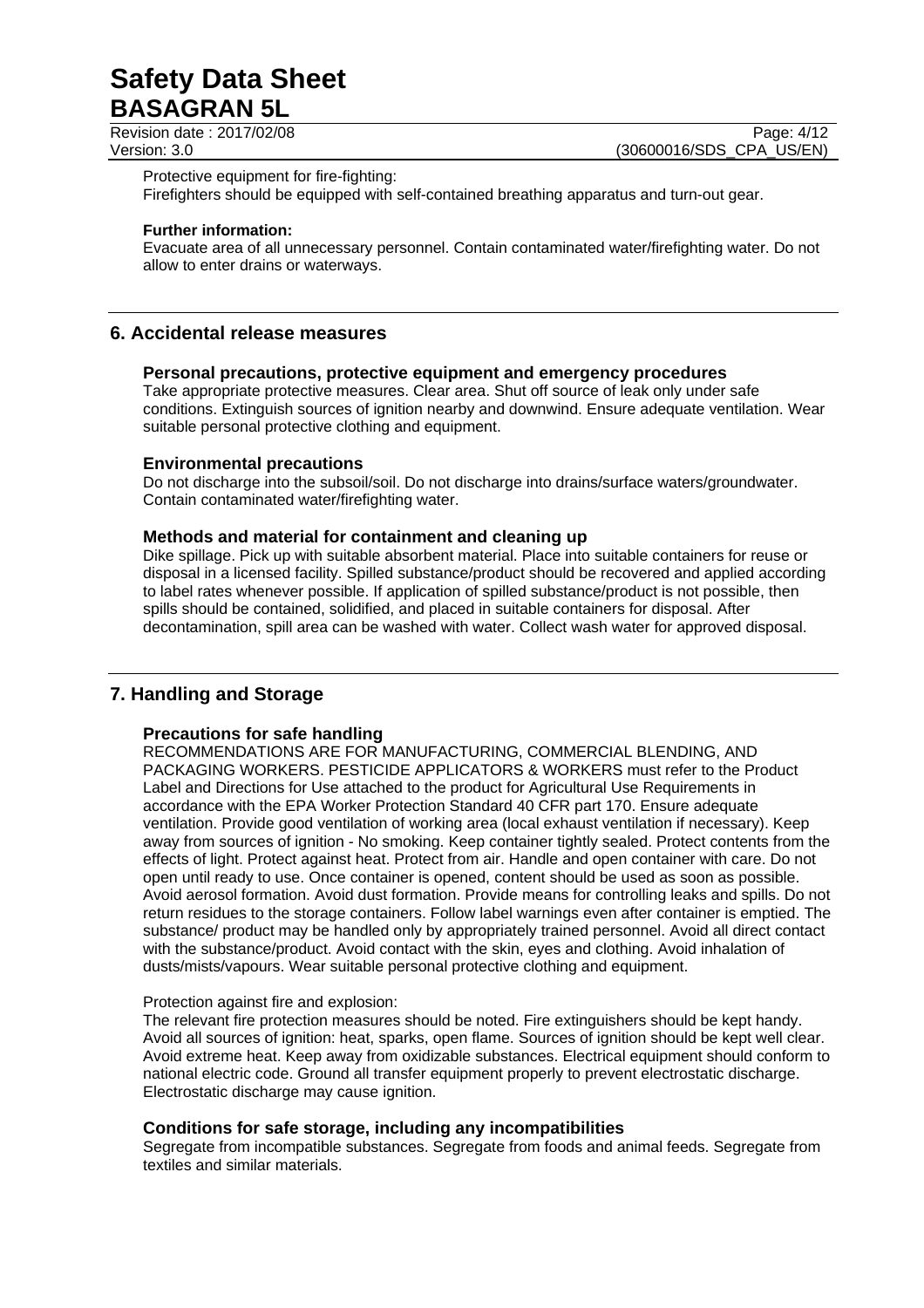Revision date : 2017/02/08 Page: 5/12<br>Version: 3.0 (30600016/SDS\_CPA\_US/EN)

(30600016/SDS CPA US/EN)

Further information on storage conditions: Keep only in the original container in a cool, dry, wellventilated place away from ignition sources, heat or flame. Protect containers from physical damage. Protect against contamination. The authority permits and storage regulations must be observed. Protect from temperatures below: 5 °C

The product can crystallize below the limit temperature.

Protect from temperatures above: 40 °C

Changes in the properties of the product may occur if substance/product is stored above indicated temperature for extended periods of time.

# **8. Exposure Controls/Personal Protection**

### **Users of a pesticidal product should refer to the product label for personal protective equipment requirements.**

No occupational exposure limits known.

### **Advice on system design:**

Whenever possible, engineering controls should be used to minimize the need for personal protective equipment.

### **Personal protective equipment**

### **RECOMMENDATIONS FOR MANUFACTURING, COMMERCIAL BLENDING, AND PACKAGING WORKERS:**

### **Respiratory protection:**

Wear respiratory protection if ventilation is inadequate. Wear a NIOSH-certified (or equivalent) TC23C Chemical/Mechanical type filter system to remove a combination of particles, gas and vapours. For situations where the airborne concentrations may exceed the level for which an air purifying respirator is effective, or where the levels are unknown or Immediately Dangerous to Life or Health (IDLH), use NIOSH-certified full facepiece pressure demand self-contained breathing apparatus (SCBA) or a full facepiece pressure demand supplied-air respirator (SAR) with escape provisions.

### **Hand protection:**

Chemical resistant protective gloves, Protective glove selection must be based on the user's assessment of the workplace hazards.

### **Eye protection:**

Safety glasses with side-shields. Tightly fitting safety goggles (chemical goggles). Wear face shield if splashing hazard exists.

### **Body protection:**

Body protection must be chosen depending on activity and possible exposure, e.g. head protection, apron, protective boots, chemical-protection suit.

# **General safety and hygiene measures:**

Wear long sleeved work shirt and long work pants in addition to other stated personal protective equipment. Work place should be equipped with a shower and an eye wash. Handle in accordance with good industrial hygiene and safety practice. Personal protective equipment should be decontaminated prior to reuse. Gloves must be inspected regularly and prior to each use. Replace if necessary (e.g. pinhole leaks). Take off immediately all contaminated clothing. Store work clothing separately. Hands and/or face should be washed before breaks and at the end of the shift. No eating, drinking, smoking or tobacco use at the place of work. Keep away from food, drink and animal feeding stuffs.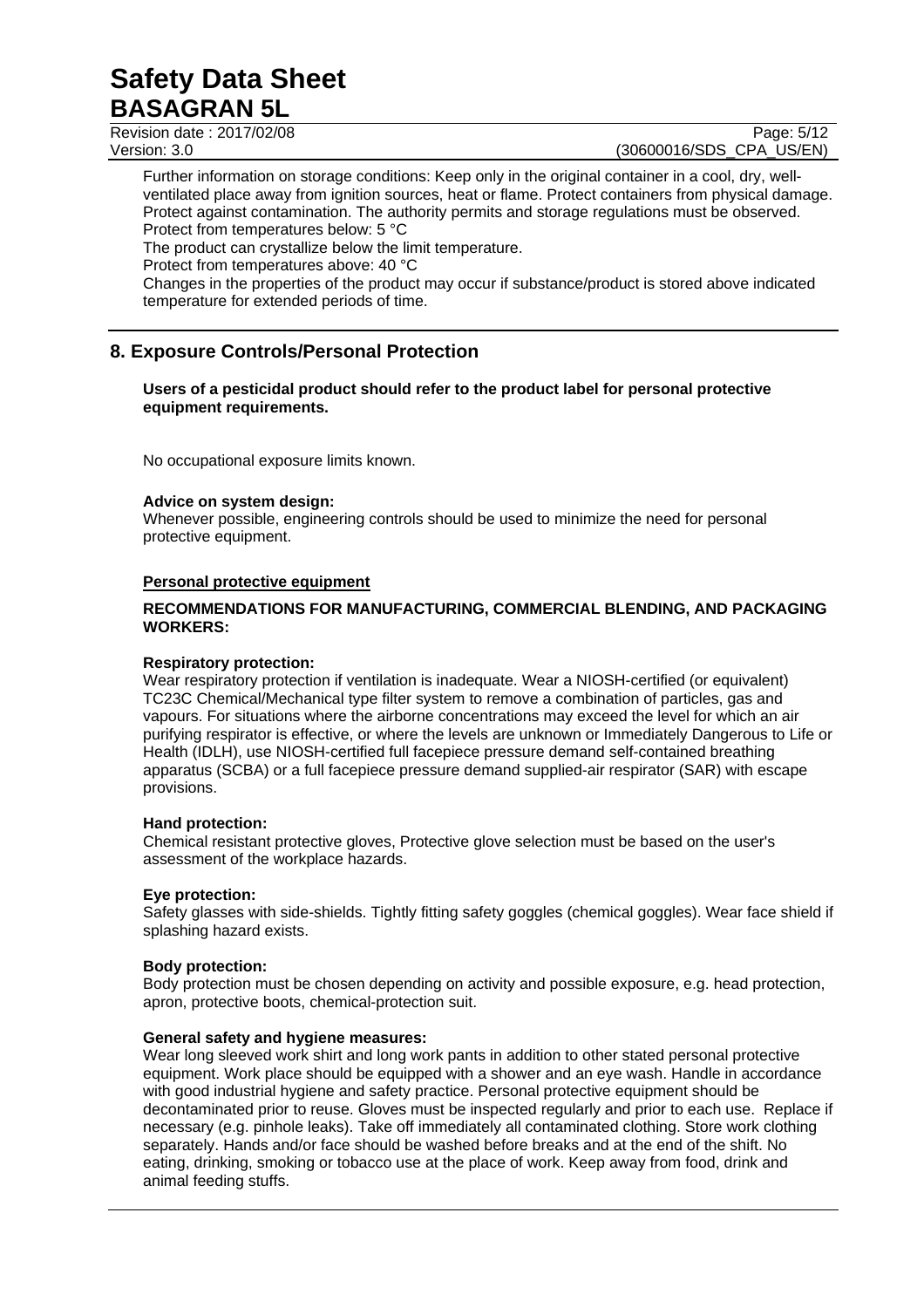Revision date : 2017/02/08 Page: 6/12<br>Version: 3.0 (30600016/SDS\_CPA\_US/EN)

# **9. Physical and Chemical Properties**

| Form:<br>Odour:<br>Odour threshold:<br>Colour:<br>pH value: | liquid<br>uncharacteristic, mild, sweetish<br>not applicable, odour not perceivable<br>red to brown<br>approx. $5 - 7$<br>(0.2 %(m), 20 °C)<br>(as aqueous solution)                                                                                                                                                     |
|-------------------------------------------------------------|--------------------------------------------------------------------------------------------------------------------------------------------------------------------------------------------------------------------------------------------------------------------------------------------------------------------------|
| Freezing point:                                             | approx. 0 °C<br>$(1,013.3)$ hPa)<br>Information applies to the solvent.                                                                                                                                                                                                                                                  |
| Boiling point:                                              | approx. 100 °C<br>$(1,013.3)$ hPa)<br>Information applies to the solvent.                                                                                                                                                                                                                                                |
| Flash point:                                                | $>93$ °C<br>Non-flammable.                                                                                                                                                                                                                                                                                               |
| Flammability:                                               | not flammable                                                                                                                                                                                                                                                                                                            |
| Lower explosion limit:                                      | As a result of our experience with this<br>product and our knowledge of its<br>composition we do not expect any<br>hazard as long as the product is used<br>appropriately and in accordance with<br>the intended use.                                                                                                    |
| Upper explosion limit:                                      | As a result of our experience with this<br>product and our knowledge of its<br>composition we do not expect any<br>hazard as long as the product is used<br>appropriately and in accordance with<br>the intended use.                                                                                                    |
| Autoignition:                                               | not applicable Based on the water<br>content the product does not ignite.<br>not determined                                                                                                                                                                                                                              |
| Vapour pressure:                                            | approx. 23.3 hPa<br>(20 °C)<br>Information applies to the solvent.                                                                                                                                                                                                                                                       |
| Density:                                                    | approx. 1.23 g/cm3<br>(20 °C)<br>10.2648 Lb/USg<br>(68 °F)                                                                                                                                                                                                                                                               |
| Vapour density:                                             | not applicable                                                                                                                                                                                                                                                                                                           |
| Information on: bentazon sodium                             |                                                                                                                                                                                                                                                                                                                          |
| Partitioning coefficient n-                                 | 0.77                                                                                                                                                                                                                                                                                                                     |
| octanol/water (log Pow):                                    |                                                                                                                                                                                                                                                                                                                          |
|                                                             |                                                                                                                                                                                                                                                                                                                          |
| Thermal decomposition:                                      | carbon monoxide, carbon dioxide, Sulphur dioxide, nitrogen<br>oxide, nitrogen dioxide, Hydrocarbons<br>Stable at ambient temperature. If product is heated above<br>decomposition temperature toxic vapours may be released. If<br>product is heated above decomposition temperature hazardous<br>fumes may be released. |
| Viscosity, dynamic:                                         | approx. 22.3 mPa.s<br>(20 °C)                                                                                                                                                                                                                                                                                            |
| Solubility in water:                                        | fully soluble                                                                                                                                                                                                                                                                                                            |
| Evaporation rate:                                           | not applicable                                                                                                                                                                                                                                                                                                           |
| Other Information:                                          | If necessary, information on other physical and chemical<br>parameters is indicated in this section.                                                                                                                                                                                                                     |

(30600016/SDS\_CPA\_US/EN)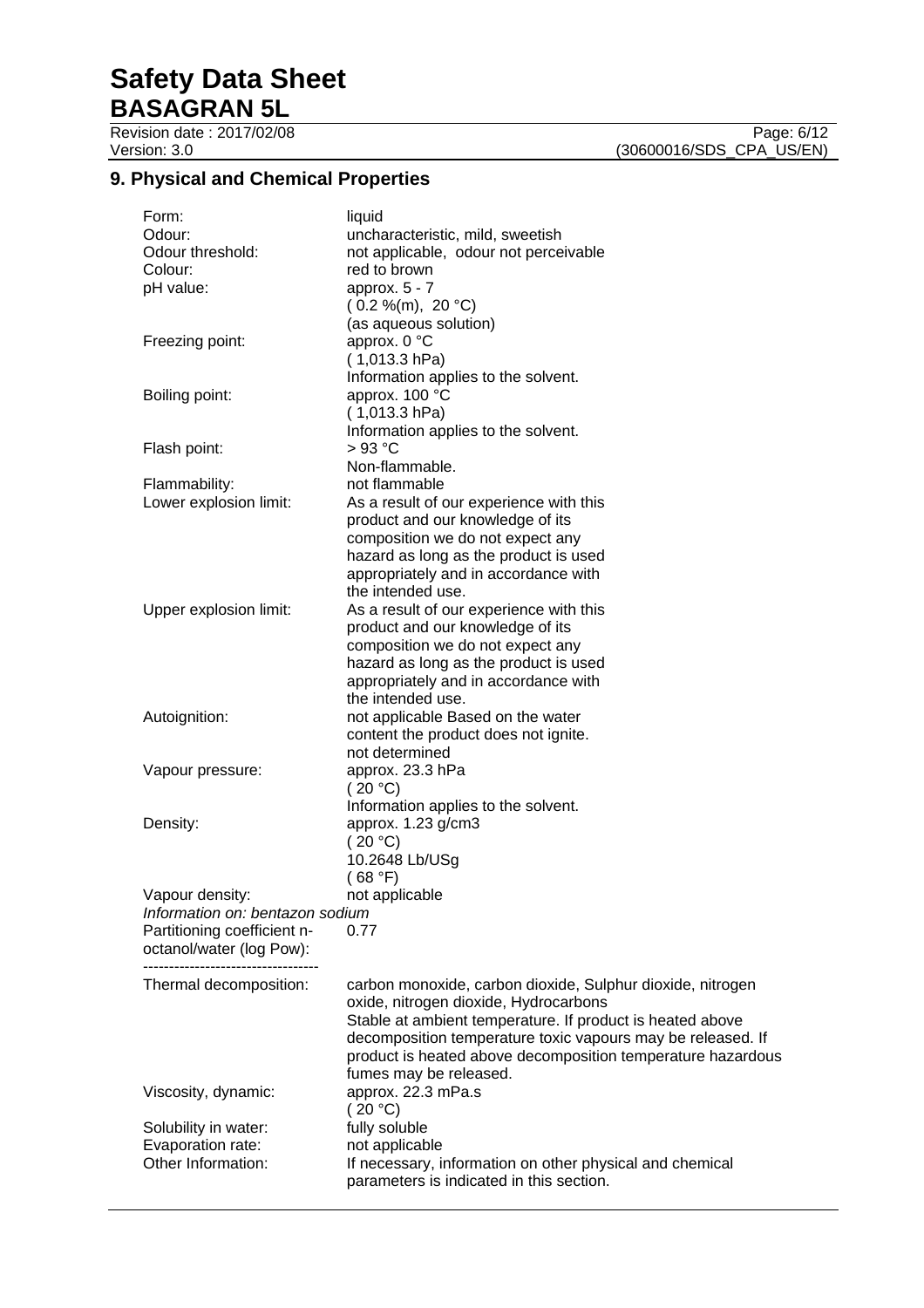Revision date : 2017/02/08 Page: 7/12

# **10. Stability and Reactivity**

## **Reactivity**

No hazardous reactions if stored and handled as prescribed/indicated.

Oxidizing properties: Based on its structural properties the product is not classified as oxidizing.

## **Chemical stability**

The product is stable if stored and handled as prescribed/indicated.

### **Possibility of hazardous reactions**

The product is chemically stable. Hazardous polymerization will not occur. No hazardous reactions if stored and handled as prescribed/indicated.

### **Conditions to avoid**

Avoid all sources of ignition: heat, sparks, open flame. Avoid prolonged storage. Avoid electro-static discharge. Avoid contamination. Avoid prolonged exposure to extreme heat. Avoid extreme temperatures.

# **Incompatible materials**

strong acids, strong bases, strong oxidizing agents

### **Hazardous decomposition products**

Decomposition products:

No hazardous decomposition products if stored and handled as prescribed/indicated., Prolonged thermal loading can result in products of degradation being given off.

Thermal decomposition:

Possible thermal decomposition products:

carbon monoxide, carbon dioxide, Sulphur dioxide, nitrogen oxide, nitrogen dioxide, Hydrocarbons Stable at ambient temperature. If product is heated above decomposition temperature toxic vapours may be released. If product is heated above decomposition temperature hazardous fumes may be released.

# **11. Toxicological information**

# **Primary routes of exposure**

Routes of entry for solids and liquids are ingestion and inhalation, but may include eye or skin contact. Routes of entry for gases include inhalation and eye contact. Skin contact may be a route of entry for liquefied gases.

# **Acute Toxicity/Effects**

Acute toxicity

Assessment of acute toxicity: Slightly toxic after single ingestion. Relatively nontoxic after short-term inhalation. Slightly toxic after short-term skin contact.

Oral

Type of value: LD50 Species: rat (male/female) Value: 1,260 mg/kg (OECD Guideline 401)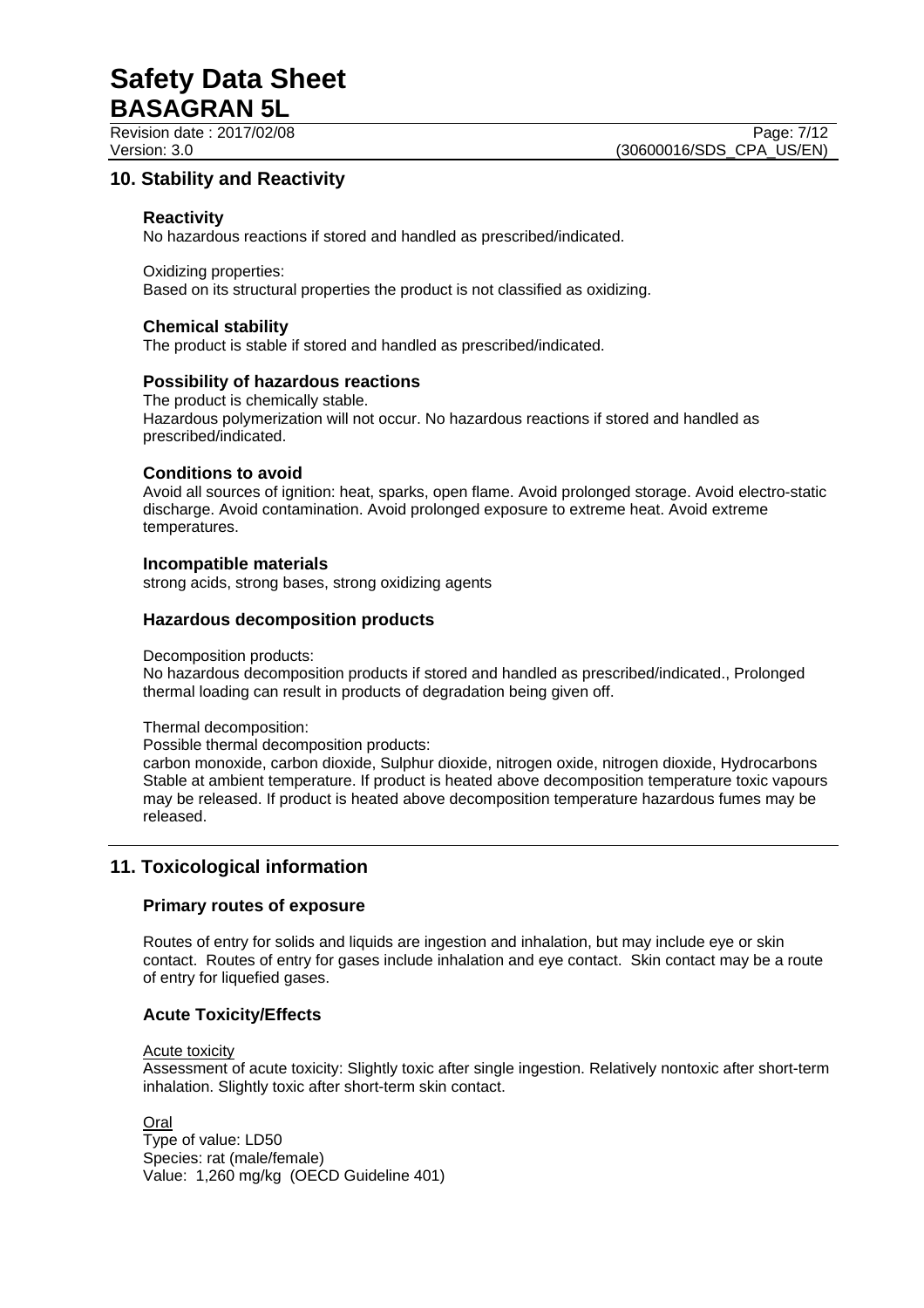Revision date : 2017/02/08 Page: 8/12

Version: 3.0 **(30600016/SDS\_CPA\_US/EN)** 

Inhalation Type of value: LC50 Species: rat Value: > 7.1 mg/l Exposure time: 4 h No mortality was observed.

Dermal Type of value: LD50 Species: rat Value: > 2,000 mg/kg No mortality was observed.

Assessment other acute effects Assessment of STOT single: Based on the available information there is no specific target organ toxicity to be expected after a single exposure.

The product has not been tested. The statement has been derived from the properties of the individual components.

Irritation / corrosion Assessment of irritating effects: Corrosive to eyes. May cause slight irritation to the skin.

Skin Species: rabbit Result: non-irritant

Eye Species: rabbit Result: Corrosive.

**Sensitization** Assessment of sensitization: Sensitization after skin contact possible.

Guinea pig maximization test Result: Caused skin sensitization in animal studies.

# **Chronic Toxicity/Effects**

### Repeated dose toxicity

Assessment of repeated dose toxicity: The product has not been tested. The statement has been derived from the properties of the individual components. No substance-specific organtoxicity was observed after repeated administration to animals.

### Genetic toxicity

Assessment of mutagenicity: The product has not been tested. The statement has been derived from the properties of the individual components. Mutagenicity tests revealed no genotoxic potential.

### **Carcinogenicity**

Assessment of carcinogenicity: The product has not been tested. The statement has been derived from the properties of the individual components. The results of various animal studies gave no indication of a carcinogenic effect.

### Reproductive toxicity

Assessment of reproduction toxicity: The product has not been tested. The statement has been derived from the properties of the individual components. The results of animal studies gave no indication of a fertility impairing effect.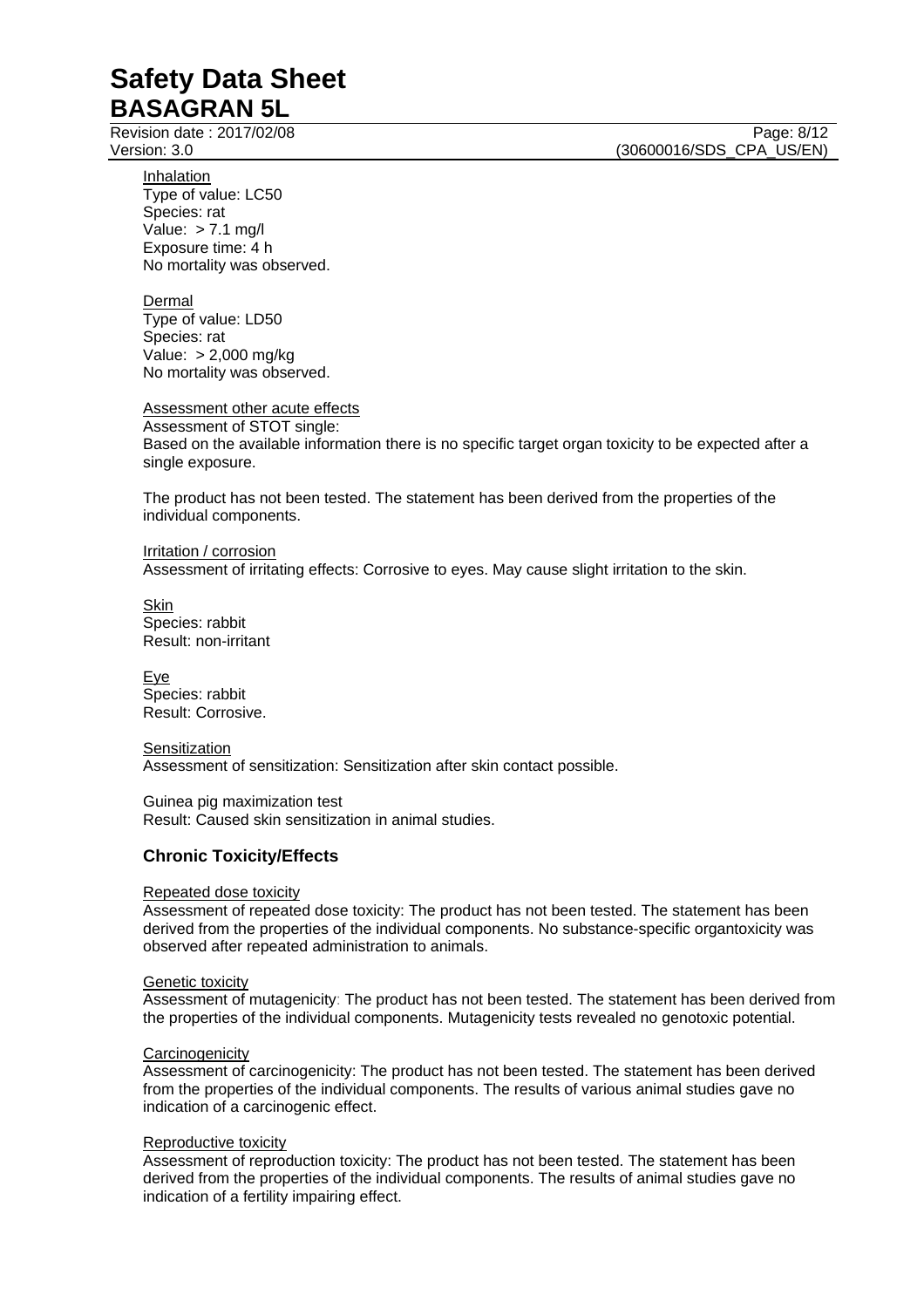Revision date : 2017/02/08 Page: 9/12

#### **Teratogenicity**

Assessment of teratogenicity: The product has not been tested. The statement has been derived from the properties of the individual components. Animal studies gave no indication of a developmental toxic effect at doses that were not toxic to the parental animals.

Other Information Misuse can be harmful to health.

### **Symptoms of Exposure**

The most important known symptoms and effects are described in the labelling (see section 2) and/or in section 11., Further important symptoms and effects are so far not known.

# **12. Ecological Information**

#### **Toxicity**

Aquatic toxicity Assessment of aquatic toxicity: There is a high probability that the product is not acutely harmful to fish. There is a high probability that the product is not acutely harmful to aquatic invertebrates. Acutely harmful for aquatic plants.

#### Toxicity to fish

*Information on: 1H-2,1,3-Benzothiadiazin-4(3H)-one, 3-(1-methylethyl)-, 2,2-dioxide LC50 (96 h) > 100 mg/l, Oncorhynchus mykiss* 

----------------------------------

#### Aquatic invertebrates

*Information on: 1H-2,1,3-Benzothiadiazin-4(3H)-one, 3-(1-methylethyl)-, 2,2-dioxide EC50 (48 h) > 100 mg/l, Daphnia magna*  ----------------------------------

### Aquatic plants

*Information on: 1H-2,1,3-Benzothiadiazin-4(3H)-one, 3-(1-methylethyl)-, 2,2-dioxide EC50 (72 h) 33.3 mg/l (growth rate), Pseudokirchneriella subcapitata (OECD Guideline 201) EC50 (7 d) 25.3 mg/l (growth rate), Lemna gibba (OECD guideline 221) EC10 (7 d) 3.9 mg/l (growth rate), Lemna gibba*  ----------------------------------

### Chronic toxicity to fish

*Information on: bentazon sodium No observed effect concentration (35 d) > 10 mg/l, Pimephales promelas (OECD Guideline 210)*  ----------------------------------

Chronic toxicity to aquatic invertebrates

*Information on: bentazon sodium No observed effect concentration (21 d) > 101 mg/l, Daphnia magna (OECD Guideline 202, part 2)*  ----------------------------------

Assessment of terrestrial toxicity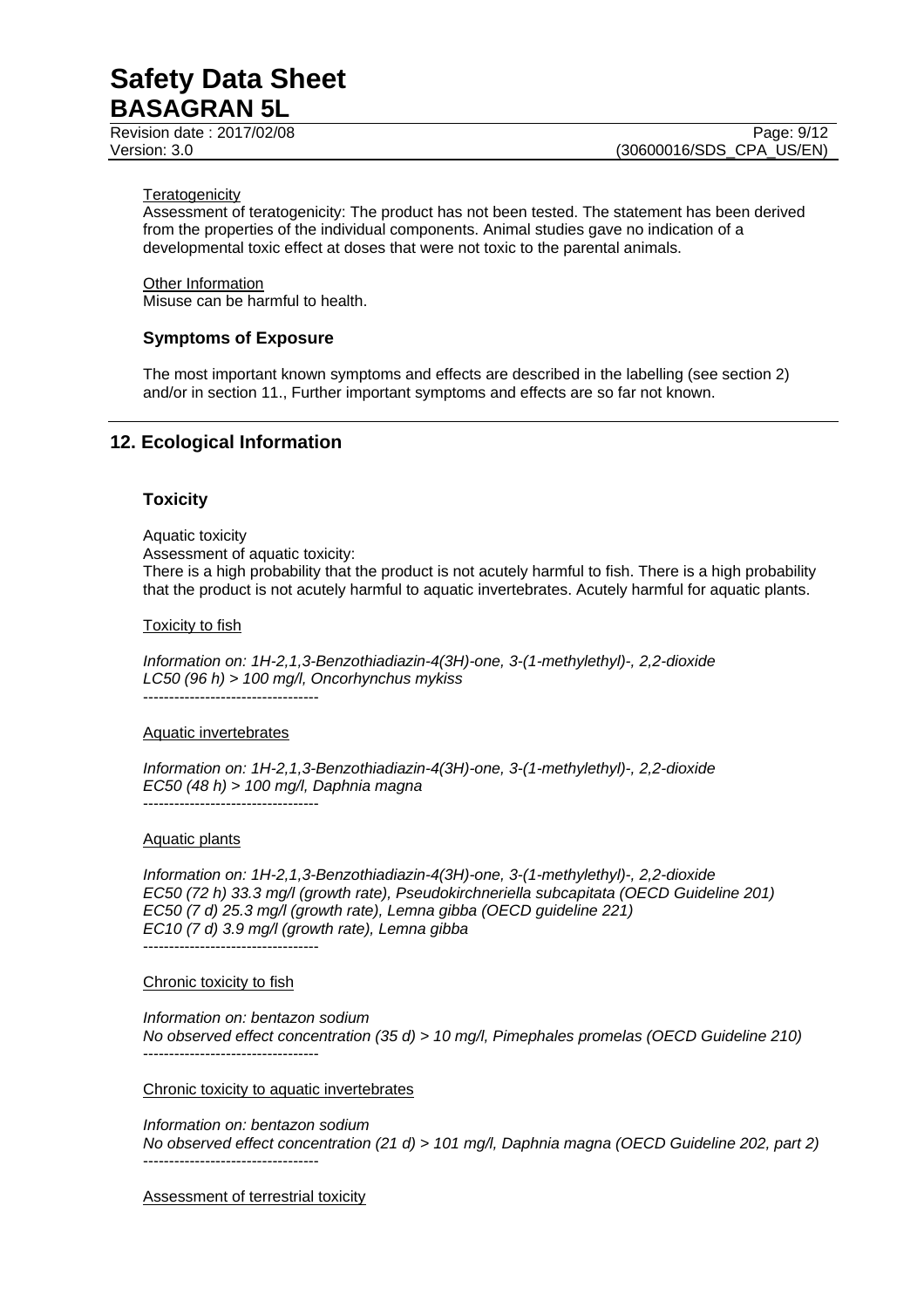Revision date : 2017/02/08 Page: 10/12

Version: 3.0 **(30600016/SDS\_CPA\_US/EN)** 

Acutely harmful to terrestrial organisms.

Other terrestrial non-mammals

*Information on: 1H-2,1,3-Benzothiadiazin-4(3H)-one, 3-(1-methylethyl)-, 2,2-dioxide LD50 1,140 mg/kg, Colinus virginianus Acutely harmful to terrestrial organisms.*  ----------------------------------

# **Persistence and degradability**

Assessment biodegradation and elimination (H2O)

*Information on: bentazon sodium* 

*Not readily biodegradable (by OECD criteria).*  ----------------------------------

### **Bioaccumulative potential**

Assessment bioaccumulation potential The product has not been tested. The statement has been derived from the properties of the individual components.

# **Mobility in soil**

Assessment transport between environmental compartments The product has not been tested. The statement has been derived from the properties of the individual components.

*Information on: bentazon sodium* 

*Following exposure to soil, the product trickles away and can - dependant on degradation - be transported to deeper soil areas with larger water loads.*  $-$ 

# **Additional information**

Other ecotoxicological advice: The ecological data given are those of the active ingredient. Do not release untreated into natural waters.

# **13. Disposal considerations**

### **Waste disposal of substance:**

Pesticide wastes are regulated. Improper disposal of excess pesticide, spray mix or rinsate is a violation of federal law. If pesticide wastes cannot be disposed of according to label instructions, contact the State Pesticide or Environmental Control Agency or the Hazardous Waste representative at the nearest EPA Regional Office for guidance.

### **Container disposal:**

Rinse thoroughly at least three times (triple rinse) in accordance with EPA recommendations. Consult state or local disposal authorities for approved alternative procedures such as container recycling. Recommend crushing, puncturing or other means to prevent unauthorized use of used containers.

**RCRA:**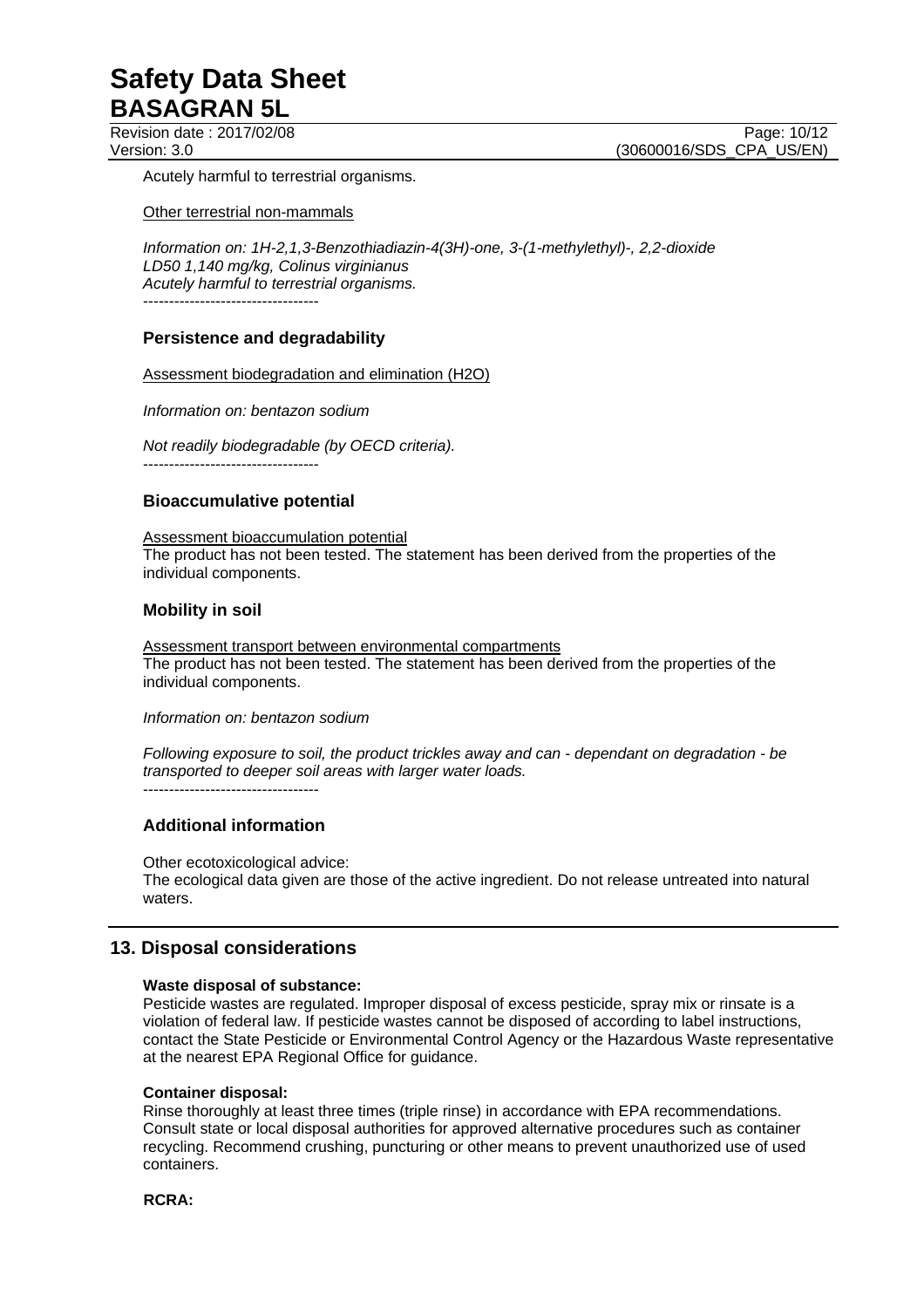Revision date : 2017/02/08 Page: 11/12

This product is not regulated by RCRA.

# **14. Transport Information**

**Land transport**  USDOT

Not classified as a dangerous good under transport regulations

**Sea transport**  IMDG

Not classified as a dangerous good under transport regulations

**Air transport**  IATA/ICAO

Not classified as a dangerous good under transport regulations

# **15. Regulatory Information**

### **Federal Regulations**

#### **Registration status:**

| Crop Protection | TSCA, US released / exempt    |
|-----------------|-------------------------------|
| Chemical        | TSCA, US blocked / not listed |

**EPCRA 311/312 (Hazard categories):** Chronic; Fire

**CA Prop. 65:**  There are no listed chemicals in this product.

**NFPA Hazard codes:**

Health : 3 Fire: 1 Reactivity: 1 Special:

### **Labeling requirements under FIFRA**

This chemical is a pesticide product registered by the Environmental Protection Agency and is subject to certain labeling requirements under federal pesticide law. These requirements differ from the classification criteria and hazard information required for safety data sheets, and workplace labels of non-pesticide chemicals. Following is the hazard information as required on the pesticide label.

DANGER: Corrosive to eyes. HARMFUL IF SWALLOWED. HARMFUL IF ABSORBED THROUGH SKIN. MAY CAUSE ALLERGIC SKIN REACTION. KEEP OUT OF REACH OF CHILDREN. KEEP OUT OF REACH OF DOMESTIC ANIMALS. Avoid contact with the skin, eyes and clothing.